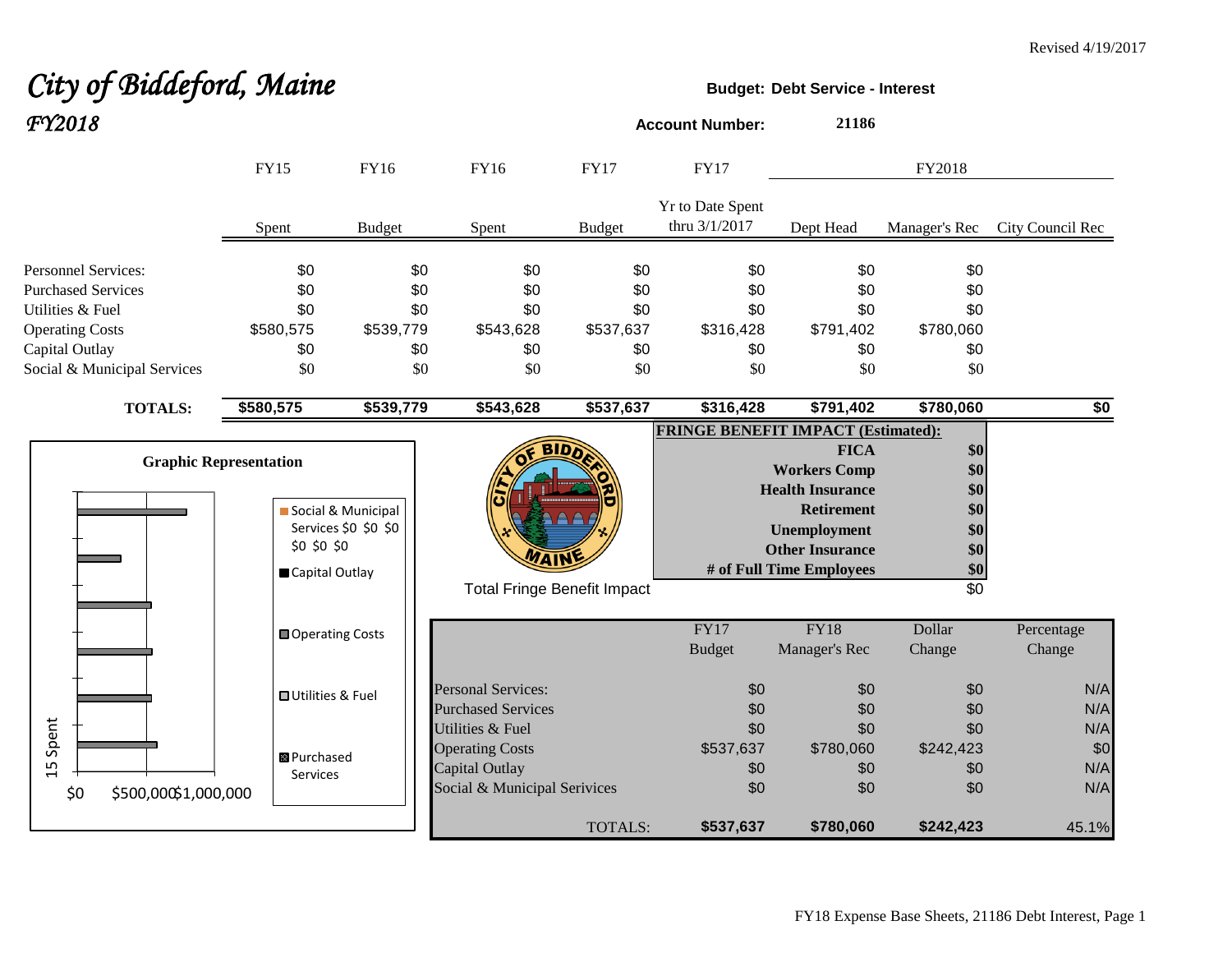## FY2018 Other Operating Costs

| Account |                                                             | <b>FY15</b>           | FY16                  | FY16                  | <b>FY17</b>           | <b>FY17</b>             | FY2018                |                       |
|---------|-------------------------------------------------------------|-----------------------|-----------------------|-----------------------|-----------------------|-------------------------|-----------------------|-----------------------|
| Number  | Description                                                 | Spent                 | Budget                | Spent                 | <b>Budget</b>         | <b>Yr to Date Spent</b> | Dept Head             | Mgr's Rec             |
|         | 60751 Bond Interest Expense<br>60755 Lease Interest Expense | \$491,303<br>\$89,272 | \$453,607<br>\$86,172 | \$455,187<br>\$88,441 | \$461,422<br>\$76.215 | \$251,793<br>\$64,634   | \$706,969<br>\$84,433 | \$695,627<br>\$84,433 |
| Totals  |                                                             | \$580,575             | \$539,779             | \$543,628             | \$537,637             | \$316,428               | \$791,402             | \$780,060             |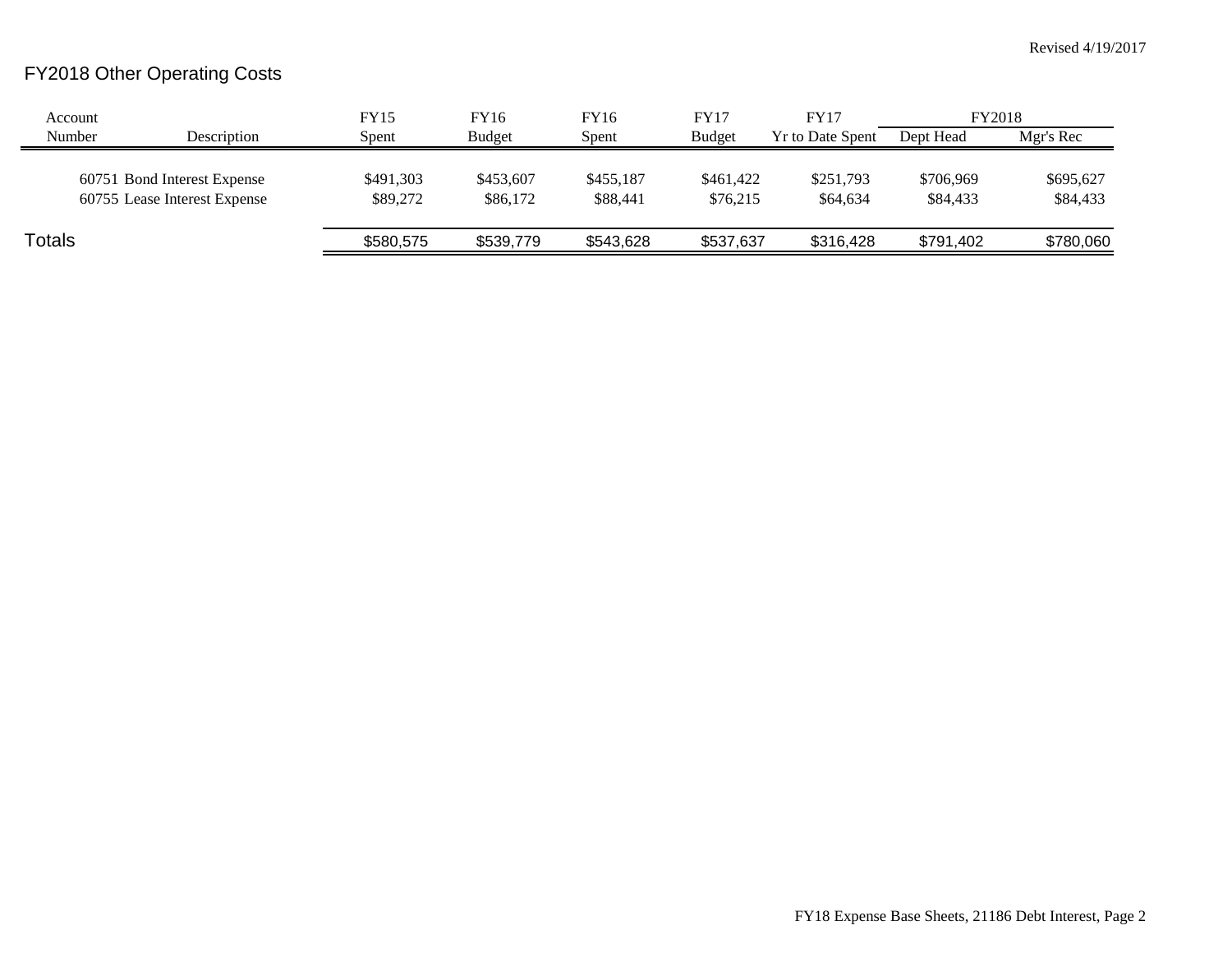

## **Fiscal Year 2018 Budget Request**

April 19, 2017 **Department:** Debt Service - Interest

Account Title: Bond Interest Expense

| Department Number: | 21186         |              | <b>Account Number:</b> | 60751         |  |
|--------------------|---------------|--------------|------------------------|---------------|--|
|                    |               |              |                        |               |  |
| FY2015             | FY 2016       | FY 2016      | FY 2017                | FY 2017       |  |
| Actual             | <b>Budget</b> | Actual       | <b>Budget</b>          | Est. Expended |  |
| \$491,302.95       | \$453,607.00  | \$455,186.58 | \$461,422.00           | \$461,422.00  |  |

| FY-2018       | Department | City Mgr       | Council | Increase     |
|---------------|------------|----------------|---------|--------------|
|               | Reauest    | Recommendation | Action  | (Decrease)   |
| <b>Budget</b> | 706,969.00 | \$695,627.02   |         | \$234,205.02 |

**Support for Budget Request:** Provide justification for the budget request using as much detail as possible to support it. Examples of acceptable support include unit costs, quantity estimates, price quotes, etc. Requests based solely on a percentage increase above the previous budget will not be accepted. Use additional sheets if necessary.

Department Request includes existing debt service plus interest of \$202,599.44 on new road bond plus interest .5 of \$132,529.44 for new CSO bond.

*reduced by \$11,342 because of anticipation of selling Pate Property and paying off the loan by 6.30.17*